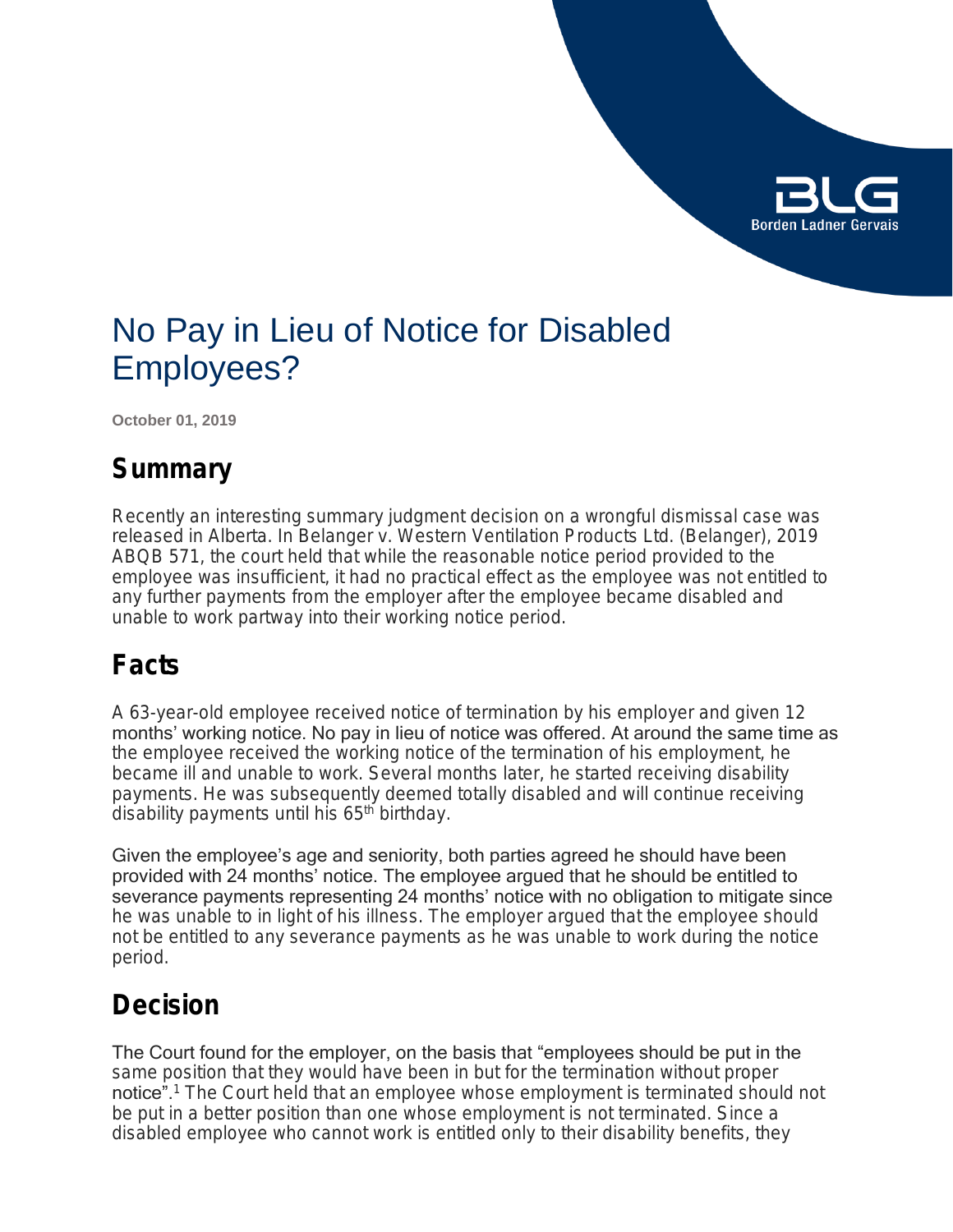

should not suddenly be entitled to their full salary during a working notice period simply because their employment was terminated.

The most interesting thing about this case is how the Court distinguished it from the British Columbia Court of Appeal decision in *Dunlop v. BC Hydro & Power Authority*  (*Dunlop*), 1988 CanLII 3217. *Dunlop* has very similar facts to *Belanger,* yet the Court in *Dunlop* awarded the employee his full salary during the notice period, finding that the severance amount was determined at the time of the termination and was unaffected by the employee's subsequent disability and inability to work.

In making the opposite finding in *Belanger,* the Court determined that the employee was provided pay in lieu of notice rather than working notice, and that his employer discontinued his disability benefits prior to him becoming disabled.

### **So do employers have to pay severance to disabled employees?**

According to this decision — no. Provided that the employee was given working notice and not pay in lieu of notice, and that the employee has not been disqualified from receiving disability benefits. The importance of continuing disability benefits during the notice period cannot be overstated — as we know from the Ontario Court's decision in *Brito v. Canac Kitchens*, 2011 ONSC 1011, in which the employer was ordered to "step into the shoes" of the disability insurer when their former employee became disabled during the reasonable notice period, but after their disability coverage had ended.

This comes with some caveats, however. The first is that there are cases that find that an employer must pay the employee's full salary for the duration of the notice period, even in cases where the employee becomes disabled or dies during the reasonable notice period.<sup>2</sup> There is no guarantee that this case could not be distinguished in the future.

The second is that terminating the employment of a person with a disability is likely to raise human rights issues, separate from the question of reasonable notice entitlements.

## **Employer Takeaway**

The main takeaway from this decision is that the possibility that an employee may become disabled during the reasonable notice period, may be a factor to consider when determining an employee's entitlements on termination of their employment. That being said, issues concerning disability in an employment context are often complex and you should consult an employment lawyer for advice on how best to do so in a specific context.

<sup>1</sup> *Belanger v. Western Ventilation Products Ltd,* 2019 ABQB 571 at para 14.

2 See *e.g.* Sylvester v British Columbia, [1997] 2 SCR 315 at para 9; *McMaster Estate v Imark Corp,* 2000 CanLII 22740; *McLeod v 1274458 Ontario Inc,* 2017 ONSC 4073.